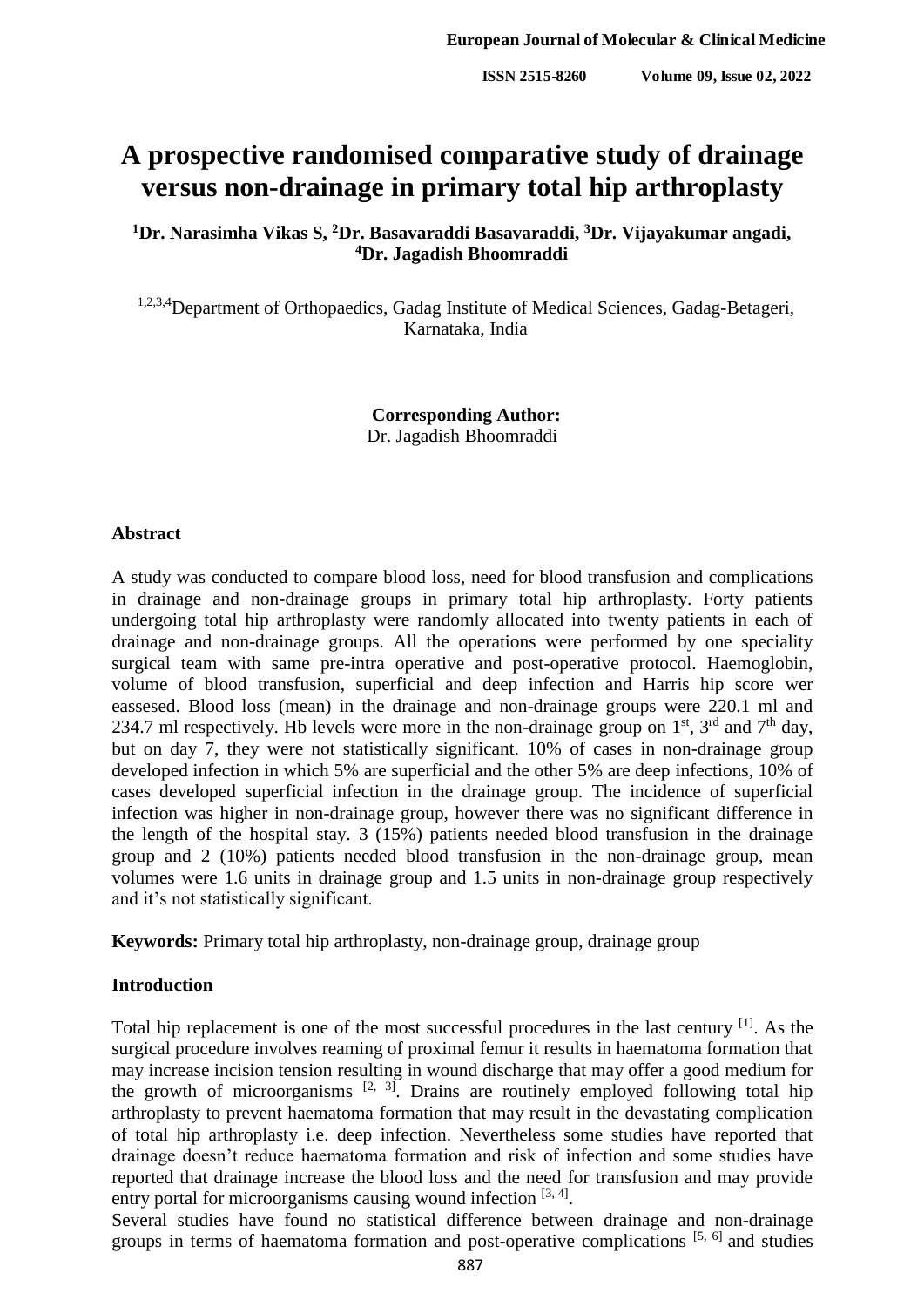#### **European Journal of Molecular & Clinical Medicine**

## **ISSN 2515-8260 Volume 09, Issue 02, 2022**

have reported the results favouring them  $[3, 4, 5, 6]$ . In India since there are certain drawbacks like shortage of blood, high risk for transfusion reactions and very high expectations for the operation, we pay at-most attention to blood loss, transfusion reactions and complications after total hip replacement.

Our objectives are to compare functional outcome by modified Harris hip score <sup>[7]</sup>, blood loss, need for blood transfusion and infection rates in the two groups one being in which drainage is used and the other without drainage.

## **Materials and Methods**

This study included twenty patients of each in drainage and non-drainage groups who have been operated for primary total hip arthroplasty in Gadag institute of medical sciences, gadag from Inclusion criteria were all the cases of primary total hip arthroplasty due to osteonecrosis of femoral head or osteoarthritis of hip joint, cases of non-union of fracture neck of femur in elderly population We have excluded cases of revision THA, patients undergoing bilateral THA, patients with blood cell disorders, cases of uncontrolled HTN, cases with history of recent myocardial infarction, stroke, liver failure, renal failure and BMI >35. The institutional ethical committee clearance was obtained. The design and nature of the study was explained to all the patients included in the study. All the operations were performed by one surgical team under spinal anaesthesia or combined spinal and epidural anaesthesia. A standard surgical approach with standard surgical techniques was employed. Before closure of the incision, one of the members of the anaesthesia team opened a sealed opaque envelope where instructions on whether to employ a drain were present and these instructions was written by a nurse who was not involved in this study. All the wounds in both the groups were covered by a sterile dressing without compression. Drains were removed 24 hrs. postoperatively in the drainage group. All the patients were encouraged to perform ankle ROM exercises immediately after the surgery and ambulation with partial weight bearing on second post-operative day with the assistance of walker.

Criteria for post-op blood transfusion will be HB<8 g/dl or  $\lt 10$  g/dl with signs of hypovolemia (drop in blood pressure less than 100 mm of hg, tachycardia >100 beats/min, urine output <30 ml/hr.)<sup>[8]</sup>. Evidence of superficial infection (redness, swelling and presence of discharge) and deep infection will be noted. The duration of hospital stay and range of motion of hip were assessed preoperatively and at the time of discharge from the hospital. Blood loss will be calculated on the Hb balance method  $[9]$ . Post op haemoglobin will be calculated on  $1<sup>st</sup> 3<sup>rd</sup>$  and  $7<sup>th</sup>$  day. All the patients were followed in Arthroplasty clinic at 2 weeks, and then  $1<sup>st</sup>$   $2<sup>nd</sup>$  and  $3<sup>rd</sup>$  month postoperatively where the complications such as infection, dislocation and pain were recorded.

## **Results**

There were 20 patients in each group. All the patients withstood the procedure well without any intra op complications. Blood loss (mean) in the drainage and non-drainage groups were 220.1 ml and 234.7 ml respectively.  $p = 0.07$ . There was no statistical difference between the two groups in terms of transfusion rate/ average volume of blood transfusion. The ROM values at the time of discharge and at 2 weeks, 1, 2 and 3 months were shown in the fig. 10% of cases in non-drainage group developed infection in which 5% are superficial and the other 5% are deep infections, 10% of cases developed superficial infection in the drainage group. The incidence of superficial infection was higher in non-drainage group, however there was no significant difference in the length of the hospital stay. 3 (15%) patients needed blood transfusion in the drainage group and 2 (10%) patients needed blood transfusion in the nondrainage group, mean volumes were 1.6 units in drainage group and 1.5 units in non-drainage group respectively and it's not statistically significant.Oral antibiotics are used to treat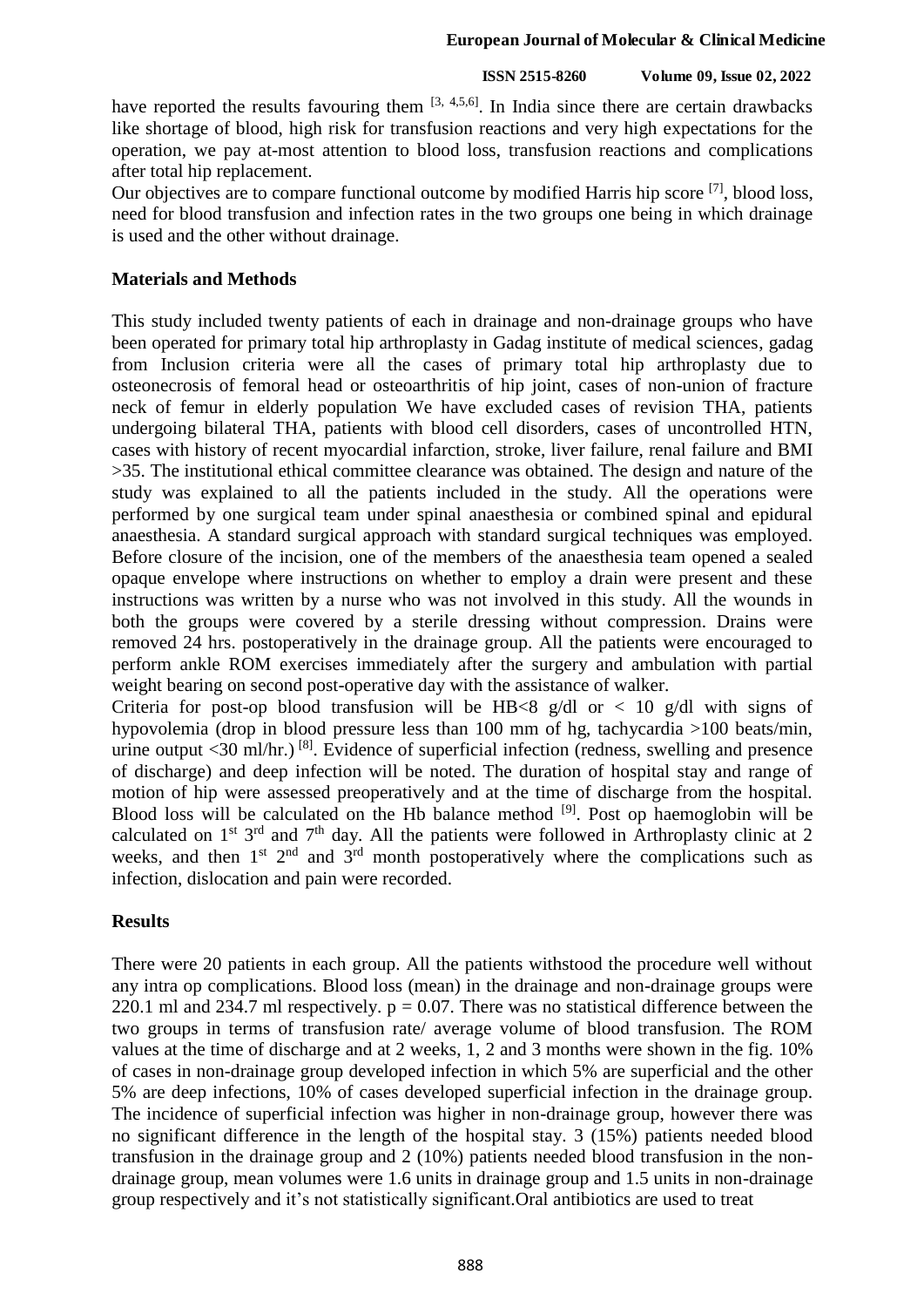**ISSN 2515-8260 Volume 09, Issue 02, 2022**

superficial infection and no deep infections were found. No other post-op complications are seen.



**Fig 1:** Showing infection rate in non-drainage group



Fig 2: Cases showing infection rate in drainage group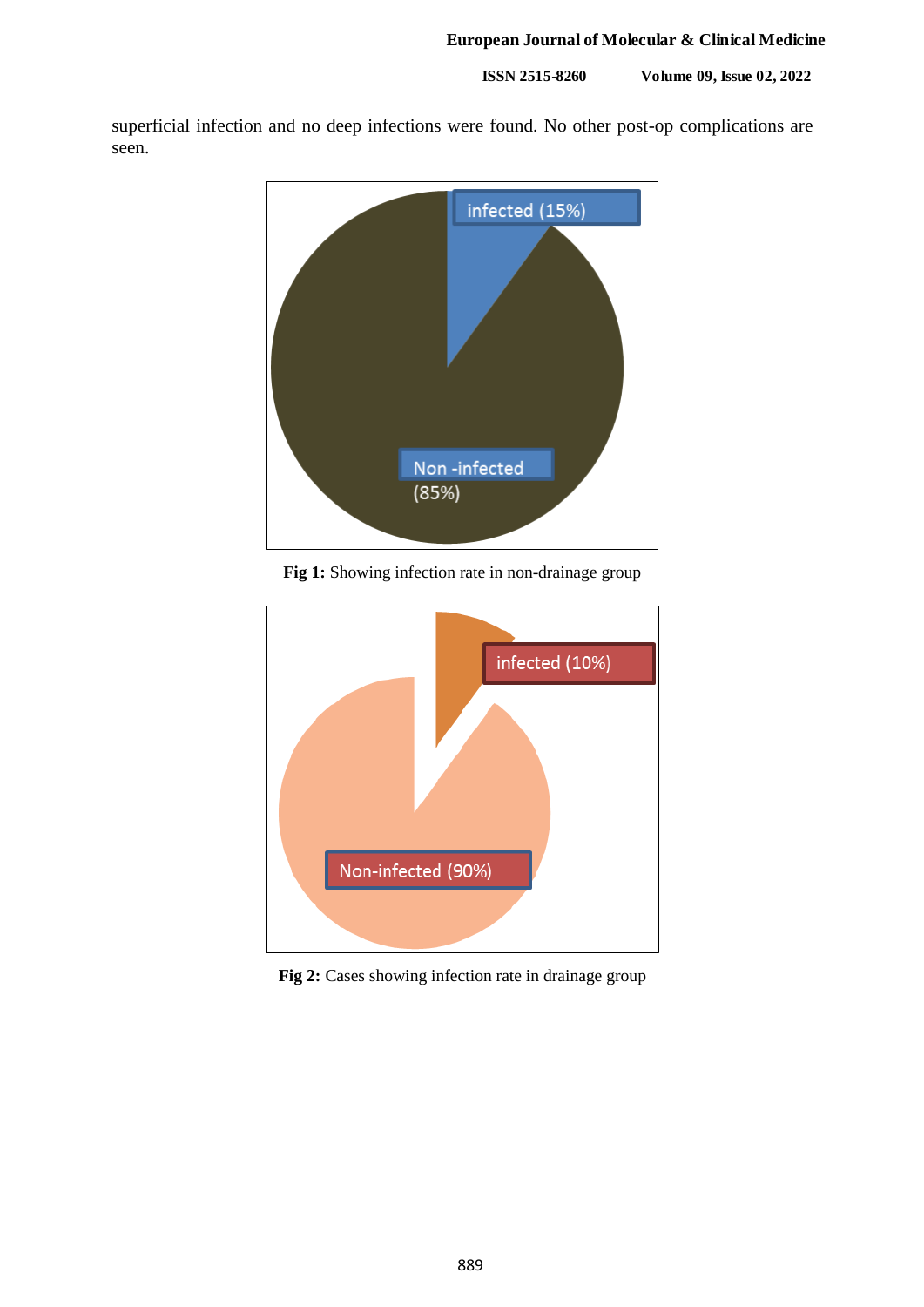**ISSN 2515-8260 Volume 09, Issue 02, 2022**



**Fig 3:** Showing infection rates in non-drainage (group B) and drainage (group A)



**Fig 4:** Harris hip score in drainage (group A) and non-drainage (group B)

## **Discussion**

There has been documented in the literature that drainage will decrease infection rates [10, 11], but Raves *et al.* documented that drainage has led to retrograde entry of microorganisms in 20% of cases if drains are not removed within 72 hours. Ravikumar, K.J *et al.* in their "Drainage versus Non-Drainage in Total Hip Arthroplasty. A Prospective Randomized Study" reported that 53.8% of cases developed infection 38.4% being superficial and 15.3% cases with deep infection and 8.3% cases developed deep infection in the drainage group  $[12]$ where as our Walmsley *et al.* documented that the transfusion rate in the drained group was significantly higher than that in non-drained group (32% vs 26.3%,  $P = 0.042$ ) <sup>[13]</sup>, and Hallstrom and Steele documented that transfusion rates in drainage and non-drainage groups of 57.3% and 43%, respectively  $[14]$ . Some studies have shown that drainage increases the blood loss thus increasing the need for blood transfusion<sup>[9]</sup> where as in our study mean blood loss was 220.1 ml and 234.7 ml respectively in each of the groups respectively and there was no statistical difference between blood loss and the need for blood transfusion in both the